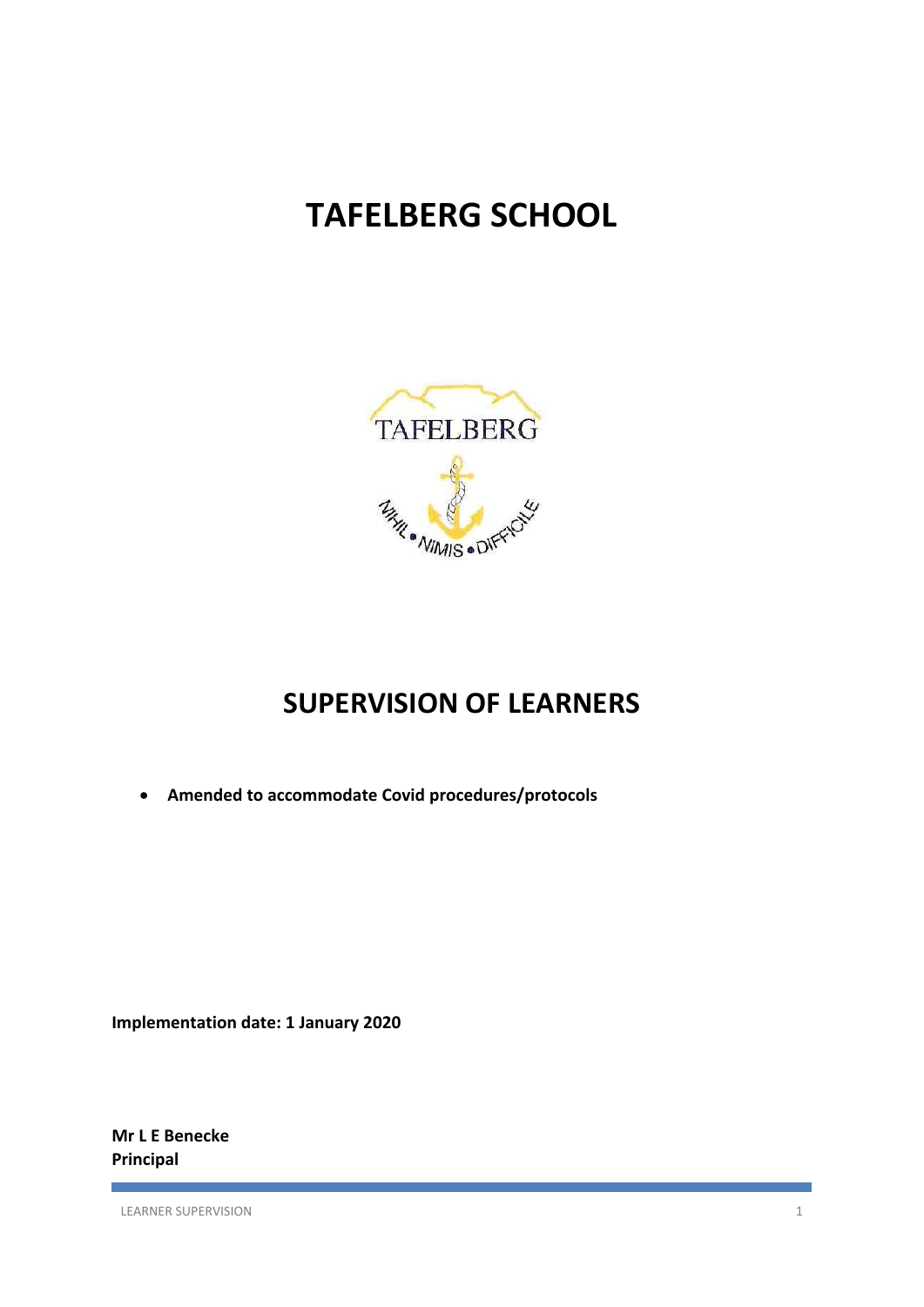#### **1. Before school (mornings):**

- Parents must note that the official starting time for school in the morning is 8am. Staff are on duty as from 7:30am onwards.
- Parents will, therefore, take responsibility for the safety and security of their children should they drop them off before 7:30am, as the school does not have the manpower nor facilities to care for learners that are dropped off at school before 7:30am. Thus the school will not take responsibility for the safety and security of any learner and or his/her belongings for the period before 7:30am.
- The learner gate will be opened at 7:30am.
- Should learners be dropped off before 7:30am, they will need to stand outside the learner gate on the painted dots and adhere to social distancing protocols. Should there be a need for assistance or to report an incidence before 7:30am, the learner(s) must report to the main gate intercom for assistance.
- Learners entering the school must first report to their allocated screening station and thereafter go directly to his/her register class, where the register teacher will be on duty.
- The learner gate will be locked at 8:00am sharp.
- Learners who are late must enter via the main gate and report to the secretary in the foyer.

#### **2. During school hours (breaks):**

- Teachers/therapists and Prefects/RCL members are rostered for break-time duties on the playgrounds each school day.
- Teachers / therapists who are absent, will make arrangements for substitutes.
- The staff on duty will deal with all playground related incidences as per school policy.

### **3. After school (afternoons):**

- Tafelberg does not offer an aftercare service due to insufficient staff and facilities, and due to the fact that teachers / therapists have meetings, sport and in‐service training after school.
- Teachers / therapists will do duty at the learner gate from the time school closes until 3pm Monday to Thursday, and until 2:20pm on Fridays.
- Learners must be fetched by their parents at the end of the school day as per times given to all parents, failing which they will accept responsibility for their child's safety and security.
- Should parents be late in fetching their child, they need to inform the school before 3pm. The learner will then wait inside the school grounds until they are fetched, however, the school cannot accept responsibility or liability for the learner's safety due to a lack of manpower to supervise the said learner until he/she is fetched.
- Learners playing league sports will be dropped at designated points after their match/practice by the coach/school driver, to be picked up by their parents.
- Teachers /therapists and prefects/RCL are rostered for afternoon gate duty according to the school end-of-day times supplied to parents and learners.
- Staff will be on duty until 3pm, Mondays to Thursdays, and 2:20pm on Fridays. The learner gate will be locked at 3:00pm (Monday‐Thursday) and at 2:20pm on Fridays. Learners still waiting for lifts will wait inside the school, and parents are to note that they accept responsibility for their child's safety.